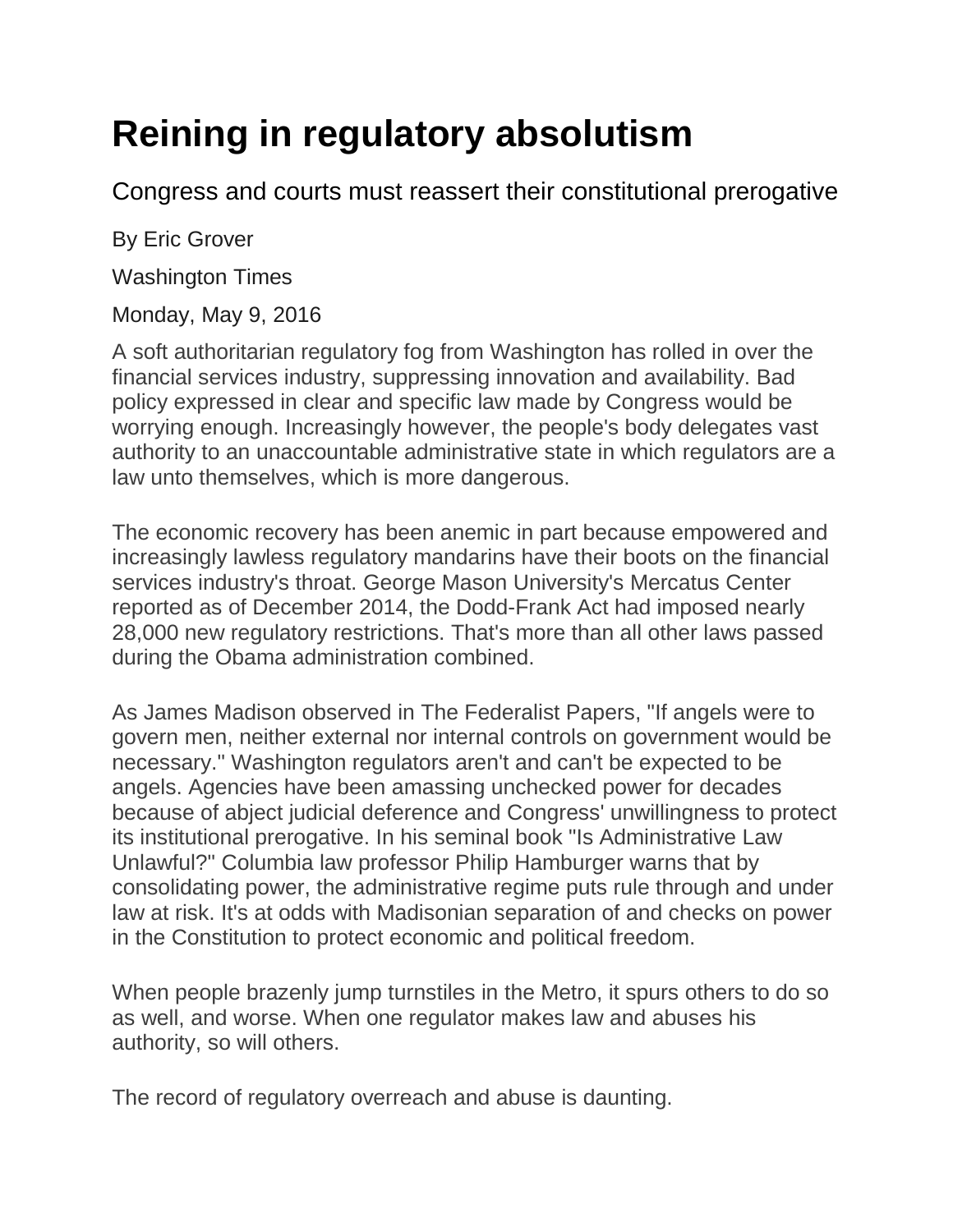In February the Federal Deposit Insurance Corporation's acting inspector general reported the FDIC used its supervisory and enforcement powers to force three banks out of the refund-anticipation-loan business in 2011 and 2012. The banks were "abusively threatened." A ratings downgrade was "predetermined before the examination began."

Dodd-Frank established the Financial Stability Oversight Council (FSOC), with what until March had seemed plenary authority to dub any financial organization systemically important. Defying the conventional wisdom of kissing the regulator's ring, MetLife challenged its designation as systemically important, contending FSOC didn't comply with statutory requirements and that its life insurance business didn't pose risks comparable to large banks. In a stunner, Judge Rosemary Collyer of the U.S. District Court for the District of Columbia granted MetLife summary judgment on March 30, holding that the FSOC didn't abide by its own rules or consider costs.

The U.S. Department of Justice's Operation Choke Point and kindred regulatory initiatives deny payment processing and banking to legal but politically out-of-favor businesses, including subprime credit providers, pawnbrokers, firearms suppliers and tobacco retailers. "Reputational risk" is the catch-all reason used by banks and processors to justify refusing profitable, legal business their Washington overlords don't like.

In February, the House fired a salvo across regulators' bow, 250-169, passing the Financial Institution Customer Protection Act. It would bar regulators from terminating customers or restricting or discouraging banks from serving customers based solely on reputation risk.

The Office of the Comptroller of the Currency warned general-purpose reloadable prepaid card specialists not to offer consumer credit with greater than a 30 percent annual percentage rate, even in states where it's legal.

The Federal Reserve rewrote Dodd-Frank's debit-card interchange price controls, permitting recovery of costs the legislative text proscribes. Retailers sued and Judge Richard Leon of the U.S. District Court for the District of Columbia granted summary judgment, ruling the Fed's implementation ran "afoul of the text, design and purpose of the law."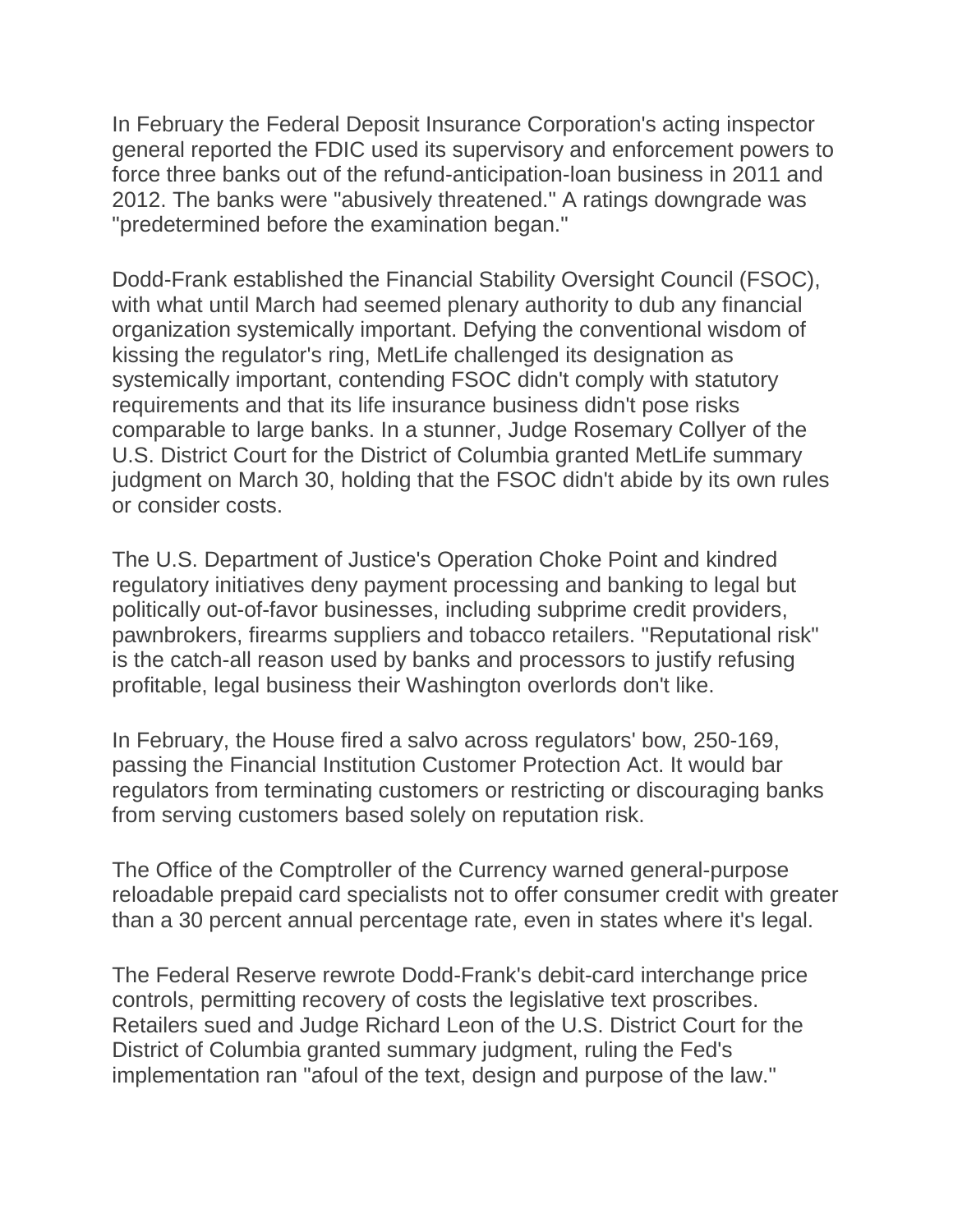However, the U.S. Court of Appeals for the District of Columbia, deferring to the administrative state, overturned Judge Leon's decision.

The Fed reportedly proposes retroactively changing derivative contracts. Ex-post-facto law or regulation is lawless.

While many financial regulators' authority and conduct have been troubling, with few structural checks, no agency more embodies absolutism than the Consumer Financial Protection Bureau (CFPB). It enjoys nearly unfettered consolidated power, is run by a director who can only be removed by the president for cause, has no bipartisan board, no inspector general to selfpolice, and writes its own budget drawn from the Fed.

Meting out star chamber justice, the bureau ruled PHH Mortgage illegally steered mortgage-insurance business to carriers, using its reinsurance business. The CFPB's administrative law "judge" reaching back arguably further than the three-year statute of limitation permitted, imposed a \$6 million fine disgorging reinsurance profits. Administrative hearings lack an independent judge, robust protections and a jury of peers for the accused. On appeal, director Richard Cordray — the prosecutor, judge and, arguably, lawmaker — increased the fine to \$109 million.

Dodd-Frank bars the bureau from regulating auto dealers' finance programs. To evade that ban, the CFPB guesses borrowers' race and with no evidence of intent to discriminate, concocted racial-bias charges against auto dealers' wholesale bank suppliers. It first targeted Ally Bank, rightly reasoning Ally would bend the knee because it needed regulatory approval to keep its insurance business.

Unchecked, regulators expand their turf. The CFPB issued a civilinvestigative demand to the Accrediting Council for Independent Colleges and Schools, which doesn't provide consumer credit. In April, Judge Leon ruled the bureau lacked authority to do so and warned it and other agencies not to "plow headlong into fields not clearly ceded to them by Congress."

To rein in administrative absolutism, the judiciary must engage and Congress reassert their constitutional prerogative.